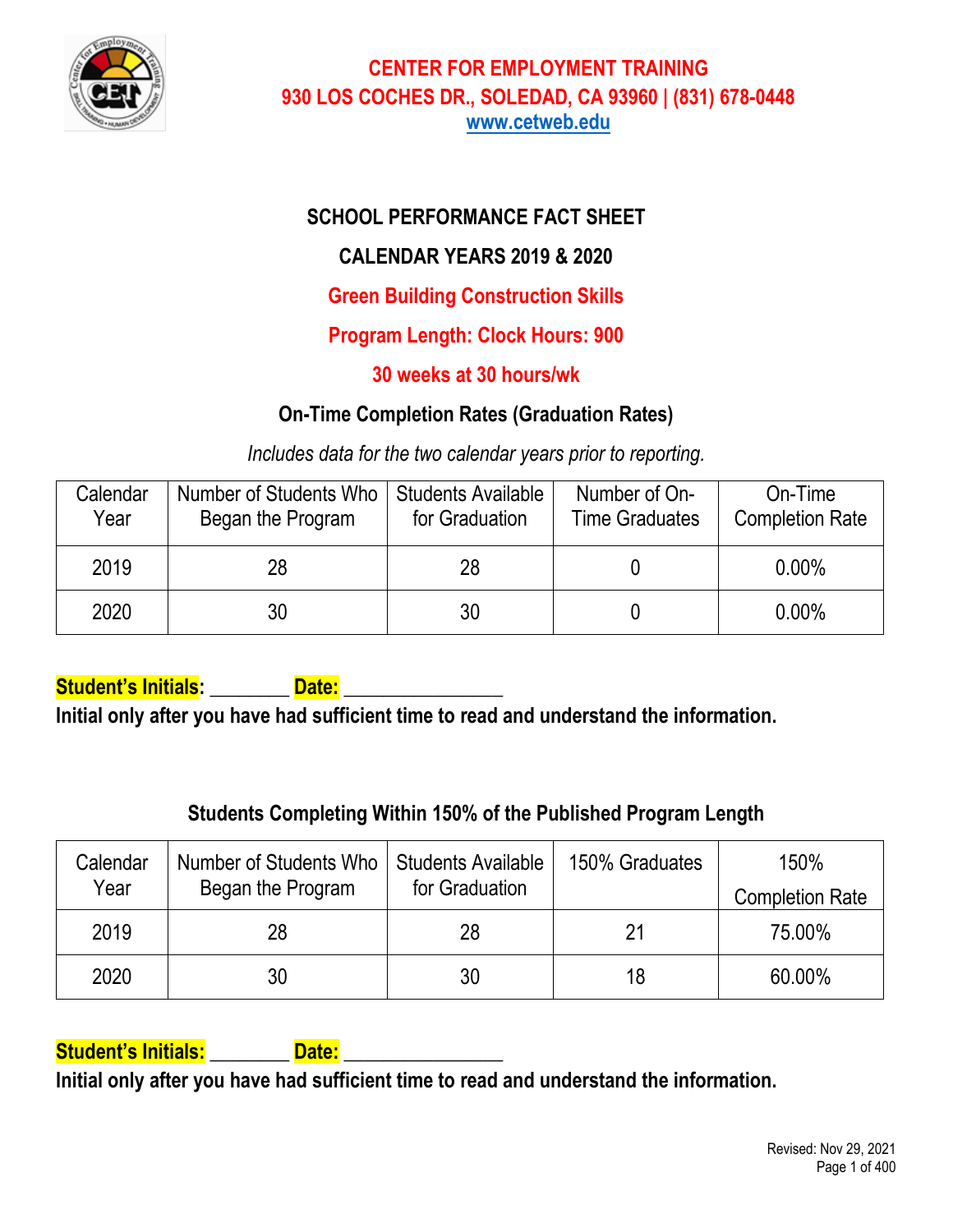

### **Job Placement Rates** *(includes data for the two calendar years prior to reporting)*

| <b>Calendar</b><br>Year | Number of<br><b>Students Who</b><br>Began the<br>Program | Number of<br><b>Graduates</b> | <b>Graduates</b><br><b>Available for</b><br><b>Employment</b> | <b>Graduates</b><br><b>Employed in</b><br>the Field | <b>Placement Rate</b><br>% Employed in<br>the Field |
|-------------------------|----------------------------------------------------------|-------------------------------|---------------------------------------------------------------|-----------------------------------------------------|-----------------------------------------------------|
| 2019                    | 28                                                       | 21                            | 21                                                            | 18                                                  | 85.71%                                              |
| 2020                    | 30                                                       | 18                            | 18                                                            | 5                                                   | 27.78%                                              |

You may obtain from the institution a list of the employment positions determined to be in the field for which a student received education and training. The list of in-field occupations is included in the Student Catalog Addenda.

### **Gainfully Employed Categories** *(includes data for the two calendar years prior to reporting)*

#### **Part-Time vs. Full-Time Employment**

| <b>Calendar</b><br>Year | <b>Graduates Employed in the</b><br>Field 20-29 Hours per Week | <b>Graduates Employed in</b><br>the Field at Least 30<br><b>Hours Per Week</b> | <b>Total Graduates</b><br><b>Employed in the Field</b> |
|-------------------------|----------------------------------------------------------------|--------------------------------------------------------------------------------|--------------------------------------------------------|
| 2019                    |                                                                |                                                                                | 18                                                     |
| 2020                    |                                                                |                                                                                |                                                        |

### **Single Position vs. Concurrent Aggregated Position**

| <b>Calendar</b><br>Year | <b>Graduates Employed in the</b><br><b>Field in a Single Position</b> | <b>Graduates Employed in</b><br><b>Concurrent Aggregated</b><br><b>Positions</b> | <b>Total Graduates</b><br><b>Employed in the Field</b> |
|-------------------------|-----------------------------------------------------------------------|----------------------------------------------------------------------------------|--------------------------------------------------------|
| 2019                    | 18                                                                    |                                                                                  |                                                        |
| 2020                    |                                                                       |                                                                                  |                                                        |

#### **Self-Employed / Freelance Positions**

| <b>Calendar</b><br>Year | Graduates Employed Who are Self-Employed or Working<br><b>Freelance</b> | <b>Total Graduates</b><br><b>Employed in the Field</b> |
|-------------------------|-------------------------------------------------------------------------|--------------------------------------------------------|
| 2019                    |                                                                         |                                                        |
| 2020                    |                                                                         |                                                        |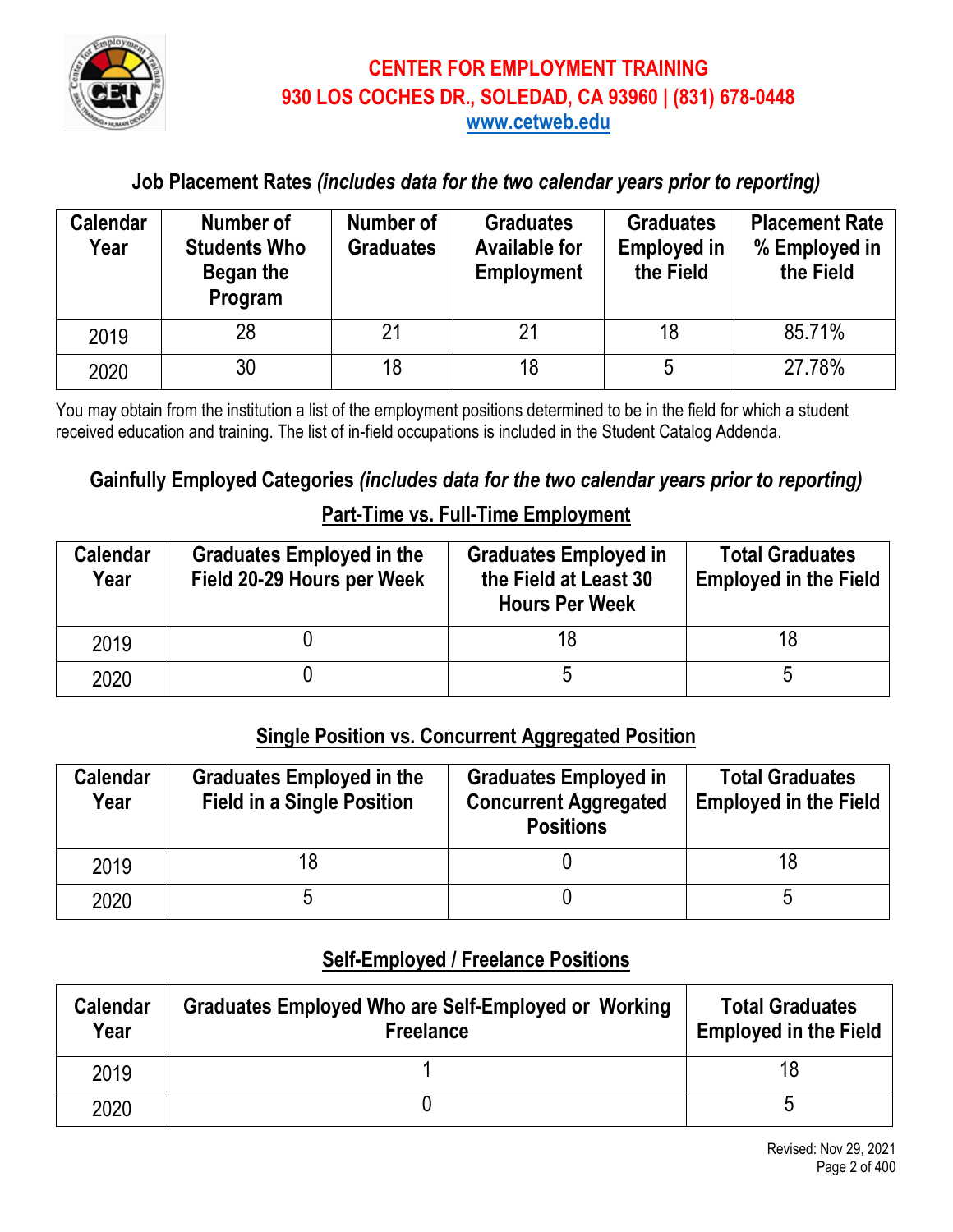

### **Institutional Employment**

| <b>Calendar</b><br>Year | Graduates Employed in the Field who are Employed by the<br>Institution, an Employer Owned by the Institution, or an<br><b>Employer who Shares Ownership with the Institution</b> | <b>Total Graduates</b><br><b>Employed in the Field</b> |
|-------------------------|----------------------------------------------------------------------------------------------------------------------------------------------------------------------------------|--------------------------------------------------------|
| 2019                    |                                                                                                                                                                                  | 18                                                     |
| 2020                    |                                                                                                                                                                                  | n                                                      |

### **Student's Initials: \_\_\_\_\_\_\_\_ Date: \_\_\_\_\_\_\_\_\_\_\_\_\_\_\_\_**

**Initial only after you have had sufficient time to read and understand the information.**

### **License Examination Passage Rates** *(includes data for the two calendar years prior to reporting)*

| <b>First</b><br><b>Available</b><br><b>Exam Date</b> | Date Exam<br><b>Results</b><br>Announced | Number of<br><b>Graduates</b><br>in Calendar<br>Year | Number of<br><b>Graduates</b><br>Taking<br>Exam | Number Who<br><b>Passed Exam</b> | <b>Number Who</b><br><b>Failed Exam</b> | <b>Passage</b><br>Rate |
|------------------------------------------------------|------------------------------------------|------------------------------------------------------|-------------------------------------------------|----------------------------------|-----------------------------------------|------------------------|
| N/A                                                  | N/A                                      | N/A                                                  | N/A                                             | N/A                              | N/A                                     | N/A                    |
| N/A                                                  | N/A                                      | N/A                                                  | N/A                                             | N/A                              | N/A                                     | N/A                    |

Licensure examination passage data is not available from the state agency administering the examination. We are unable to collect data from \_\_ graduates.

**Student's Initials: \_\_\_\_\_\_\_\_ Date: \_\_\_\_\_\_\_\_\_\_\_\_\_\_\_\_**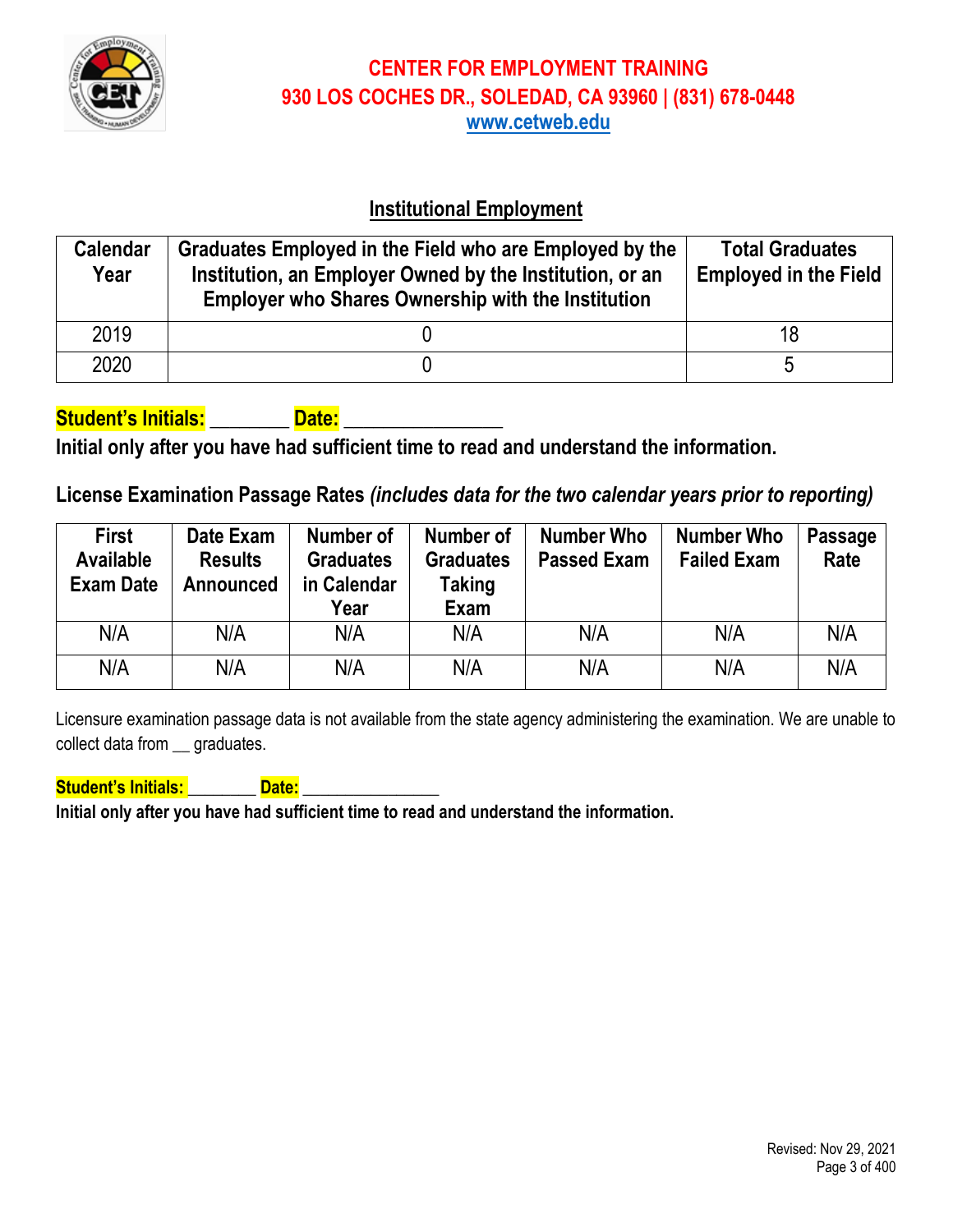

### **Salary and Wage Information** *(includes data for the two calendar years prior to reporting)*

## **Annual salary and wages reported for graduates employed in the field.**

| <b>Calendar</b><br>Year | <b>Graduates</b><br><b>Available for</b><br><b>Employment</b> | <b>Graduates</b><br><b>Employed</b><br>in the<br><b>Field</b> | 0-5000    | 5001-10,000 | 10,001-15,000 | 15,001-20,000 | 20,001-25,000 | 25,001-30,000 | 30,001-35,000 | 35,001-40,000 | 40,001-45,000            | 45,001-50,000 | <b>No Salary</b><br><b>Information</b><br><b>Reported</b> |
|-------------------------|---------------------------------------------------------------|---------------------------------------------------------------|-----------|-------------|---------------|---------------|---------------|---------------|---------------|---------------|--------------------------|---------------|-----------------------------------------------------------|
| 2019                    | 21                                                            | 18                                                            | $\bullet$ | 0           | 0             | 0             | 0             | ຕ             | Ľ             | ဖ             | $\overline{\phantom{0}}$ | 0             | 0                                                         |
| 2020                    | 18                                                            | $5\phantom{.0}$                                               | $\bullet$ | 0           | 0             | 0             | 0             | 0             | $\sim$        | ຕ             | 0                        | 0             | 0                                                         |

| <b>Calendar</b><br>Year | <b>Graduates</b><br><b>Available for</b><br><b>Employment</b> | <b>Graduates</b><br><b>Employed</b><br>in the Field | 50,001-55,000 | 55,001-60,000 | 60,001-65,000 | 65,001-70,000 | 70,001-75,000 | <u>75,001-80,000</u> | 80,001-85,000 | 85,001-90,000 | 90,001-95,000 | 95,001-100,000 | $100,001+$ | <b>No Salary</b><br><b>Information</b><br><b>Reported</b> |
|-------------------------|---------------------------------------------------------------|-----------------------------------------------------|---------------|---------------|---------------|---------------|---------------|----------------------|---------------|---------------|---------------|----------------|------------|-----------------------------------------------------------|
| 2019                    | 21                                                            | 18                                                  | $\bullet$     | 0             | ↽             | 0             | 0             | 0                    | 0             | 0             | 0             | 0              | $\bullet$  | 0                                                         |
| 2020                    | 18                                                            | 5                                                   | $\bullet$     | 0             | 0             | 0             | 0             | 0                    | 0             | 0             | 0             | 0              | 0          | 0                                                         |

A list of sources used to substantiate salary disclosures is available from the school's Admissions Department*.* 

**Student's Initials: Date: Date:**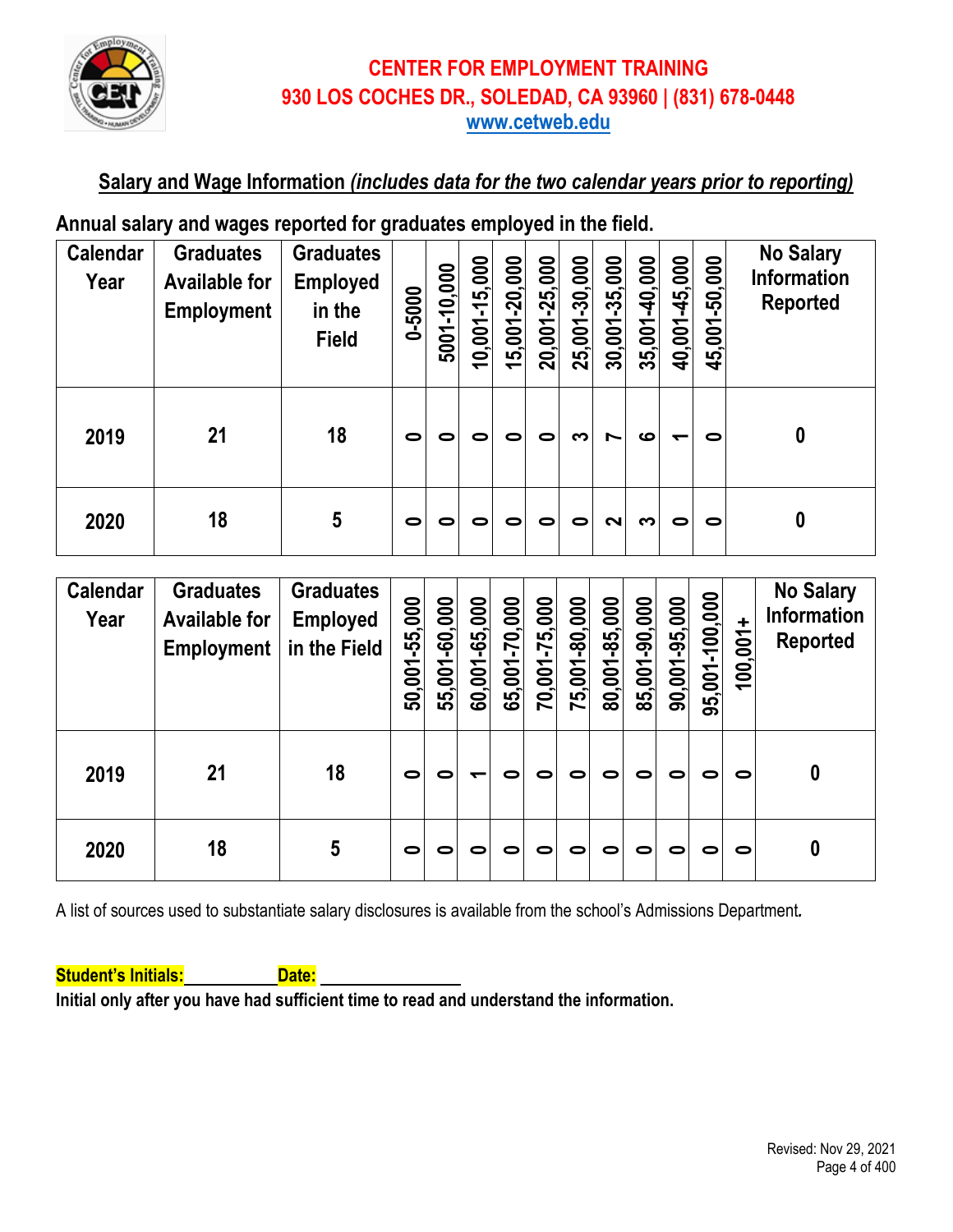

### **Cost of Educational Program**

Total charges for the program for students completing on-time in 2019: \$12,954. Total charges may be higher for students that do not complete on time.

Total charges for the program for students completing on time in 2020: \$12,954 Total charges may be higher for students that do not complete on time.

**Student's Initials: Date:**

**Initial only after you have had sufficient time to read and understand the information.**

### **Federal Student Loan Debt**

| <b>Calendar</b><br>Year(s) | Most recent three<br>year cohort<br>default rate, as<br>reported by the<br><b>United State</b><br>Department of<br>Education. <sup>1</sup> | The percentage of<br>enrolled students<br>in 2019/2020<br>receiving federal<br>student loans to<br>pay for this<br>program. | The percentage<br>of graduates in<br>2019/2020 who<br>took out federal<br>student loans to<br>pay for this<br>program. | The average<br>amount of federal<br>student loan debt<br>of 2020 graduates<br>who took out<br>federal student<br>loans at this<br>institution. |
|----------------------------|--------------------------------------------------------------------------------------------------------------------------------------------|-----------------------------------------------------------------------------------------------------------------------------|------------------------------------------------------------------------------------------------------------------------|------------------------------------------------------------------------------------------------------------------------------------------------|
| 2019                       | 15.0%                                                                                                                                      | 28.22%                                                                                                                      | \$6,832                                                                                                                | 32.92%                                                                                                                                         |
| 2020                       | 11.7%                                                                                                                                      | $9.00\%$                                                                                                                    | \$7,952                                                                                                                | 0.00%                                                                                                                                          |

<sup>1</sup> The percentage of students who defaulted on their federal student loans is called the Cohort Default Rate (CDR). It shows the percentage of this school's students who were more than 270 days (9 months) behind on their federal student loans within three years of when the first payment was due. This is the most recent CDR reported by the U.S. Department of Education.

**Student's Initials: Date:**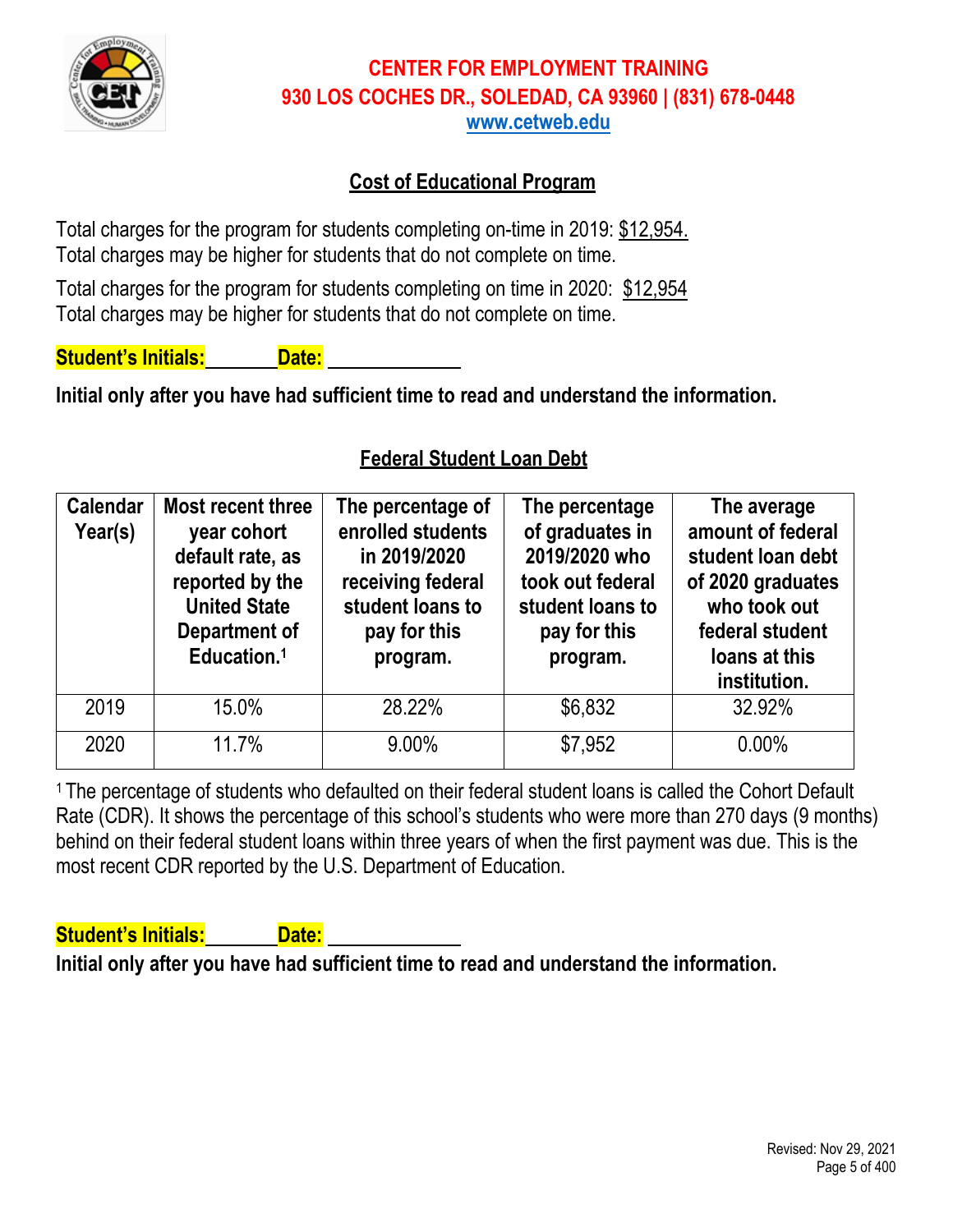

This fact sheet is filed with the Bureau for Private Postsecondary Education. Regardless of any information you may have relating to completion rates, placement rates, starting salaries, or license exam passage rates, this fact sheet contains the information as calculated pursuant to state law.

Any questions a student may have regarding this fact sheet that have not been satisfactorily answered by the institution may be directed to the Bureau for Private Postsecondary Education at 1747 N. Market Blvd, Suite 225, Sacramento, CA 95834, www.bppe.ca.gov, toll-free telephone number (888) 370-7589 or by fax (916) 263-1897.

| <b>Student Name - Print</b> |      |
|-----------------------------|------|
| <b>Student Signature</b>    | Date |
| School Official             | Date |

## **Definitions**

- "Number of Students Who Began the Program" means the number of students who began a program who were scheduled to complete the program within 100% of the published program length within the reporting calendar year and excludes all students who cancelled during the cancellation period.
- "Students Available for Graduation" is the number of students who began the program minus the number of students who have died, been incarcerated, or been called to active military duty.
- "Number of On-time Graduates" is the number of students who completed the program within 100% of the published program length within the reporting calendar year.
- "On-time Completion Rate" is the number of on-time graduates divided by the number of students available for graduation.
- "150% Graduates" is the number of students who completed the program within 150% of the program length (includes on-time graduates).
- "150% Completion Rate" is the number of students who completed the program in the reported calendar year within 150% of the published program length, including on-time graduates, divided by the number of students available for graduation.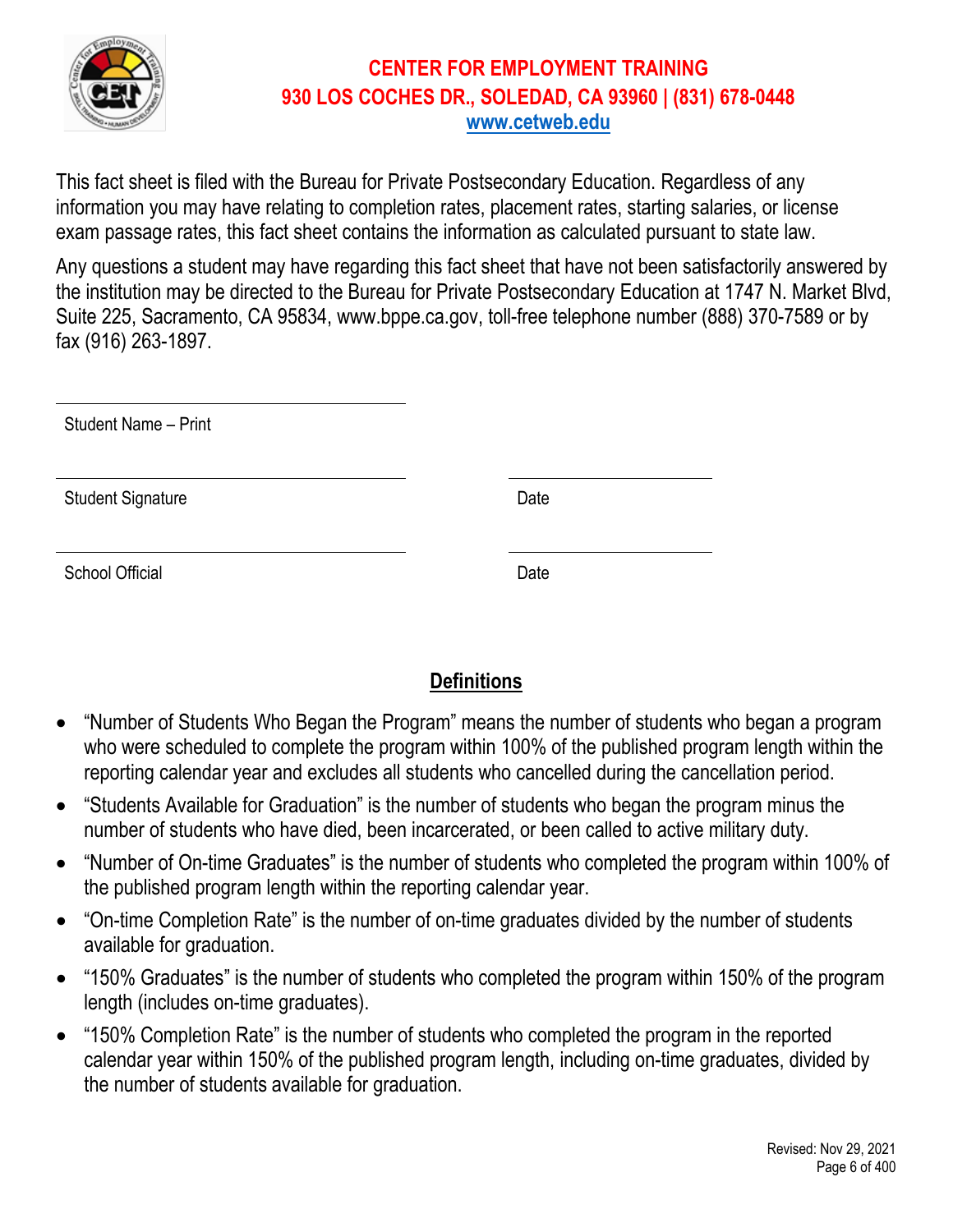

- "Graduates Available for Employment" means the number of graduates minus the number of graduates unavailable for employment.
- "Graduates Unavailable for Employment" means the graduates who, after graduation, die, become incarcerated, are called to active military duty, are international students that leave the United States or do not have a visa allowing employment in the United States, or are continuing their education in an accredited or bureau-approved postsecondary institution.
- "Graduates Employed in the Field" means graduates who beginning within six months after a student completes the applicable educational program are gainfully employed, whose employment has been reported, and for whom the institution has documented verification of employment. For occupations for which the state requires passing an examination, the six-month period begins after the announcement of the examination results for the first examination available after a student completes an applicable educational program.
- "Placement Rate Employed in the Field" is calculated by dividing the number of graduates gainfully employed in the field by the number of graduates available for employment.
- "Number of Graduates Taking Exam" is the number of graduates who took the first available exam in the reported calendar year.
- "First Available Exam Date" is the date for the first available exam after a student completed a program.
- "Passage Rate" is calculated by dividing the number of graduates who passed the exam by the number of graduates who took the reported licensing exam.
- "Number Who Passed First Available Exam" is the number of graduates who took and passed the first available licensing exam after completing the program.
- "Salary" is as reported by graduate or graduate's employer.
- "No Salary Information Reported" is the number of graduates for whom, after making reasonable attempts, the school was not able to obtain salary information.